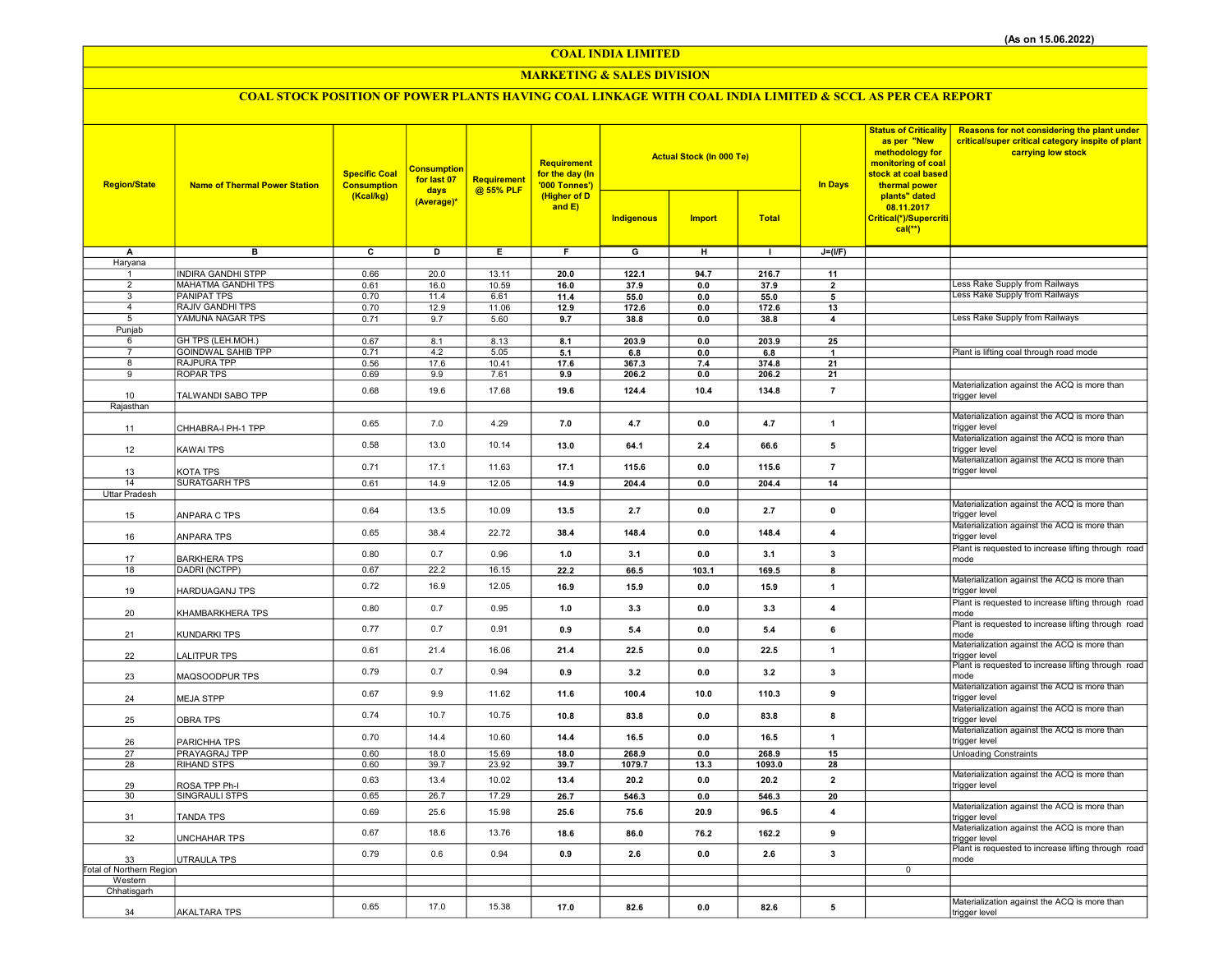#### COAL INDIA LIMITED

#### MARKETING & SALES DIVISION

# COAL STOCK POSITION OF POWER PLANTS HAVING COAL LINKAGE WITH COAL INDIA LIMITED & SCCL AS PER CEA REPORT

| <b>Region/State</b>   | <b>Name of Thermal Power Station</b>         | <b>Specific Coal</b><br><b>Consumption</b><br>(Kcal/kg) | <b>Consumption</b><br>for last 07<br>days<br>(Average)* | Requirement<br>@ 55% PLF | Requirement<br>for the day (In<br>'000 Tonnes')<br>(Higher of D<br>and E) |               | <b>Actual Stock (In 000 Te)</b> |               | <b>Status of Criticality</b><br>as per "New<br>methodology for<br>monitoring of coal<br>stock at coal based<br><b>In Days</b><br>thermal power | Reasons for not considering the plant under<br>critical/super critical category inspite of plant<br>carrying low stock |                                                                                                               |
|-----------------------|----------------------------------------------|---------------------------------------------------------|---------------------------------------------------------|--------------------------|---------------------------------------------------------------------------|---------------|---------------------------------|---------------|------------------------------------------------------------------------------------------------------------------------------------------------|------------------------------------------------------------------------------------------------------------------------|---------------------------------------------------------------------------------------------------------------|
|                       |                                              |                                                         |                                                         |                          |                                                                           | Indigenous    | <b>Import</b>                   | <b>Total</b>  |                                                                                                                                                | plants" dated<br>08.11.2017<br>Critical(*)/Supercriti<br>$cal(**)$                                                     |                                                                                                               |
| А                     | в                                            | $\overline{c}$                                          | D                                                       | E                        | F                                                                         | G             | н                               |               | $J=(I/F)$                                                                                                                                      |                                                                                                                        |                                                                                                               |
| 35                    | <b>BALCO TPS</b>                             | 0.74                                                    | 4.8                                                     | 5.83                     | 5.8                                                                       | 11.9          | 2.7                             | 14.6          | $\overline{2}$                                                                                                                                 |                                                                                                                        | Plant under maintenance                                                                                       |
| 36                    | <b>BANDAKHAR TPP</b>                         | 0.70                                                    | 4.5                                                     | 2.78                     | 4.5                                                                       | 23.0          | 0.0                             | 23.0          | 5                                                                                                                                              |                                                                                                                        | Materialization against the ACQ is more than<br>trigger level<br>Materialization against the ACQ is more than |
| 37                    | <b>BARADARHA TPS</b>                         | 0.75                                                    | 19.1                                                    | 11.88                    | 19.1                                                                      | 98.8          | 0.0                             | 98.8          | 5                                                                                                                                              |                                                                                                                        | trigger level                                                                                                 |
| 38                    | <b>BHILAI TPS</b>                            | 0.76                                                    | 8.6                                                     | 4.99                     | 8.6                                                                       | 141.9         | 15.4                            | 157.3         | 18                                                                                                                                             |                                                                                                                        | Materialization against the ACQ is more than                                                                  |
| 39<br>40              | <b>BINJKOTE TPP</b><br><b>DSPM TPS</b>       | 0.75<br>0.72                                            | 0.0<br>8.6                                              | 5.91<br>4.74             | 5.9<br>8.6                                                                | 40.9<br>92.5  | 0.0<br>0.0                      | 40.9<br>92.5  | $\overline{7}$<br>11                                                                                                                           |                                                                                                                        | trigger level                                                                                                 |
| 41                    | <b>KORBA STPS</b>                            | 0.66                                                    | 33.4                                                    | 22.82                    | 33.4                                                                      | 584.7         | 0.0                             | 584.7         | 18                                                                                                                                             |                                                                                                                        |                                                                                                               |
| $\overline{42}$       | <b>KORBA-WEST TPS</b>                        | 0.77                                                    | 19.6                                                    | 13.55                    | 19.6                                                                      | 274.9         | 0.0                             | 274.9         | 14                                                                                                                                             |                                                                                                                        |                                                                                                               |
| 43                    | <b>LARA TPP</b>                              | 0.70                                                    | 25.2                                                    | 14.77                    | 25.2                                                                      | 157.8         | 12.4                            | 170.2         | $\overline{7}$                                                                                                                                 |                                                                                                                        |                                                                                                               |
| 44                    | NAWAPARA TPP                                 | 0.79                                                    | 4.8                                                     | 6.28                     | 6.3                                                                       | 53.0          | 0.0                             | 53.0          | 8                                                                                                                                              |                                                                                                                        | Materialization against the ACQ is more than<br>trigger level                                                 |
| 45                    | PATHADI TPP                                  | 0.69                                                    | 6.6                                                     | 5.43                     | 6.6                                                                       | 22.4          | 0.0                             | 22.4          | $\mathbf{3}$                                                                                                                                   |                                                                                                                        |                                                                                                               |
| 46                    | SIPAT STPS                                   | 0.67                                                    | 35.1                                                    | 26.38                    | 35.1                                                                      | 352.1         | 0.0                             | 352.1         | 10                                                                                                                                             |                                                                                                                        |                                                                                                               |
| 47                    | <b>TAMNAR TPP</b>                            | 0.82                                                    | 38.5                                                    | 25.98                    | 38.5                                                                      | 26.9          | 0.0                             | 26.9          | $\mathbf{1}$                                                                                                                                   |                                                                                                                        | Materialization against the ACQ is more than<br>trigger level                                                 |
|                       |                                              | 0.77                                                    | 12.8                                                    | 14.56                    | 14.6                                                                      | 90.0          | 0.0                             | 90.0          | $\bf{6}$                                                                                                                                       |                                                                                                                        | Materialization against the ACQ is more than                                                                  |
| 48                    | UCHPINDA TPP                                 |                                                         |                                                         |                          |                                                                           |               |                                 |               |                                                                                                                                                |                                                                                                                        | trigger level                                                                                                 |
| Gujarat               |                                              |                                                         |                                                         |                          |                                                                           |               |                                 |               |                                                                                                                                                |                                                                                                                        | Materialization against the ACQ is more than                                                                  |
| 49                    | <b>GANDHI NAGAR TPS</b>                      | 0.67                                                    | 7.6                                                     | 5.55                     | 7.6                                                                       | 34.4          | 5.5                             | 39.9          | 5                                                                                                                                              |                                                                                                                        | rigger level<br>Materialization against the ACQ is more than                                                  |
| 50                    | SABARMATI (D-F STATIONS)                     | 0.57                                                    | 3.7                                                     | 2.70                     | 3.7                                                                       | 13.2          | 73.9                            | 87.1          | 9                                                                                                                                              |                                                                                                                        | trigger level                                                                                                 |
| 51                    | <b>UKAI TPS</b>                              | 0.68                                                    | 12.9                                                    | 10.01                    | 12.9                                                                      | 45.2          | 0.0                             | 45.2          | 3                                                                                                                                              |                                                                                                                        | Materialization against the ACQ is more than<br>trigger level                                                 |
| 52                    | <b>WANAKBORI TPS</b>                         | 0.68                                                    | 25.1                                                    | 20.45                    | 25.1                                                                      | 158.5         | 0.0                             | 158.5         | 6                                                                                                                                              |                                                                                                                        | Materialization against the ACQ is more than<br>trigger level                                                 |
| Madhya Pradesh        |                                              |                                                         |                                                         |                          |                                                                           |               |                                 |               |                                                                                                                                                |                                                                                                                        |                                                                                                               |
| 53                    | AMARKANTAK EXT TPS                           | 0.65                                                    | 3.0                                                     | 1.81                     | 3.0                                                                       | 24.4          | 0.0                             | 24.4          | 8                                                                                                                                              |                                                                                                                        |                                                                                                               |
| 54                    | <b>ANUPPUR TPP</b>                           | 0.70<br>0.72                                            | 16.9<br>6.5                                             | 11.14<br>4.77            | 16.9<br>6.5                                                               | 103.7<br>28.8 | 9.5<br>0.0                      | 113.1<br>28.8 | $\overline{7}$<br>$\overline{\mathbf{4}}$                                                                                                      |                                                                                                                        | Materialization against the ACQ is more than                                                                  |
| 55                    | <b>BINA TPS</b>                              | 0.64                                                    | 21.7                                                    | 13.61                    | 21.7                                                                      | 80.4          | 13.4                            | 93.7          | $\overline{\mathbf{4}}$                                                                                                                        |                                                                                                                        | trigger level<br>Materialization against the ACQ is more than                                                 |
| 56<br>$\overline{57}$ | <b>GADARWARA TPP</b><br><b>KHARGONE STPP</b> |                                                         |                                                         |                          |                                                                           |               |                                 |               |                                                                                                                                                |                                                                                                                        | trigger level                                                                                                 |
| 58                    | SANJAY GANDHI TPS                            | 0.61<br>0.77                                            | 16.5<br>18.3                                            | 10.56<br>13.63           | 16.5<br>18.3                                                              | 99.4<br>17.8  | 27.5<br>0.0                     | 126.9<br>17.8 | 8<br>$\overline{\mathbf{1}}$                                                                                                                   |                                                                                                                        | Non payment of dues                                                                                           |
| 59                    | <b>SATPURA TPS</b>                           | 0.65                                                    | 7.3                                                     | 11.47                    | 11.5                                                                      | 194.8         | 0.0                             | 194.8         | 17                                                                                                                                             |                                                                                                                        |                                                                                                               |
| 60                    | <b>SEIONI TPP</b>                            | 0.62                                                    | 5.8                                                     | 4.91                     | 5.8                                                                       | 108.6         | 0.0                             | 108.6         | 19                                                                                                                                             |                                                                                                                        | Materialization against the ACQ is more than<br>trigger level                                                 |
| 61                    | SHREE SINGAJI TPP                            | 0.73                                                    | 33.3                                                    | 24.31                    | 33.3                                                                      | 266.0         | 0.0                             | 266.0         | 8                                                                                                                                              |                                                                                                                        | Non Payment of Dues                                                                                           |
| 62                    | <b>VINDHYACHAL STPS</b>                      | 0.67                                                    | 63.5                                                    | 42.33                    | 63.5                                                                      | 1553.0        | 0.0                             | 1553.0        | 24                                                                                                                                             |                                                                                                                        |                                                                                                               |
| Maharashtra           |                                              |                                                         |                                                         |                          |                                                                           |               |                                 |               |                                                                                                                                                |                                                                                                                        |                                                                                                               |
| 63                    | AMRAVATI TPS                                 | 0.65                                                    | 15.9                                                    | 11.60                    | 15.9                                                                      | 44.3          | 0.0                             | 44.3          | $\mathbf{3}$                                                                                                                                   |                                                                                                                        | Materialization against the ACQ is more than<br>trigger level                                                 |
| 64                    | <b>BHUSAWAL TPS</b>                          | 0.77                                                    | 18.7                                                    | 12.31                    | 18.7                                                                      | 69.4          | $1.5$                           | 70.9          | $\overline{4}$                                                                                                                                 |                                                                                                                        | Non payment of dues                                                                                           |
| 65                    | <b>BUTIBORI TPP</b>                          | 0.67                                                    | 0.0                                                     | 5.31                     | 5.3                                                                       | 59.7          | 0.0                             | 59.7          | 11                                                                                                                                             |                                                                                                                        |                                                                                                               |
| 66                    | CHANDRAPUR(MAHARASHTRA) STPS                 | 0.79                                                    | 35.7                                                    | 30.35                    | 35.7                                                                      | 267.5         | 3.1                             | 270.7         | 8                                                                                                                                              |                                                                                                                        | Non payment of dues                                                                                           |
| 67                    | DAHANU TPS                                   | 0.60                                                    | 5.9                                                     | 3.96                     | 5.9                                                                       | 8.6           | 3.0                             | 11.5          | $\overline{\mathbf{2}}$                                                                                                                        |                                                                                                                        | Materialization against the ACQ is more than<br>trigger level                                                 |
| 68                    | <b>DHARIWAL TPP</b>                          | 0.68                                                    | 8.9                                                     | 5.40                     | 8.9                                                                       | 38.4          | 0.0                             | 38.4          | $\overline{4}$                                                                                                                                 |                                                                                                                        | Materialization against the ACQ is more than<br>trigger level                                                 |
| 69                    | <b>GMR WARORA TPS</b>                        | 0.67                                                    | 9.2                                                     | 5.28                     | 9.2                                                                       | 78.9          | 0.0                             | 78.9          | 9                                                                                                                                              |                                                                                                                        |                                                                                                               |
| 70                    | KHAPARKHEDA TPS                              | 0.87                                                    | 17.7                                                    | 15.37                    | 17.7                                                                      | 121.5         | 1.0                             | 122.5         | $\overline{7}$                                                                                                                                 |                                                                                                                        | Materialization against the ACQ is more than<br>trigger level                                                 |
| $\overline{71}$       | <b>KORADI TPS</b>                            | 0.73                                                    | 28.9                                                    | 20.96                    | 28.9                                                                      | 102.1         | 0.0                             | 102.1         | $\overline{4}$                                                                                                                                 |                                                                                                                        | Non payment of dues                                                                                           |
| 72                    | <b>MAUDA TPS</b>                             | 0.71                                                    | 32.2                                                    | 21.75                    | 32.2                                                                      | 121.5         | 38.8                            | 160.2         | ${\bf 5}$                                                                                                                                      |                                                                                                                        | Materialization against the ACQ is more than<br>trigger level                                                 |
| $\overline{73}$       | <b>NASIK TPS</b>                             | 0.83                                                    | 8.5                                                     | 6.93                     | 8.5                                                                       | 75.7          | 24.8                            | 100.6         | 12                                                                                                                                             |                                                                                                                        | Non payment of dues                                                                                           |
| $\overline{74}$       | <b>PARAS TPS</b>                             | 0.76                                                    | 7.2                                                     | 5.01                     | 7.2                                                                       | 96.8          | 0.0                             | 96.8          | 13                                                                                                                                             |                                                                                                                        |                                                                                                               |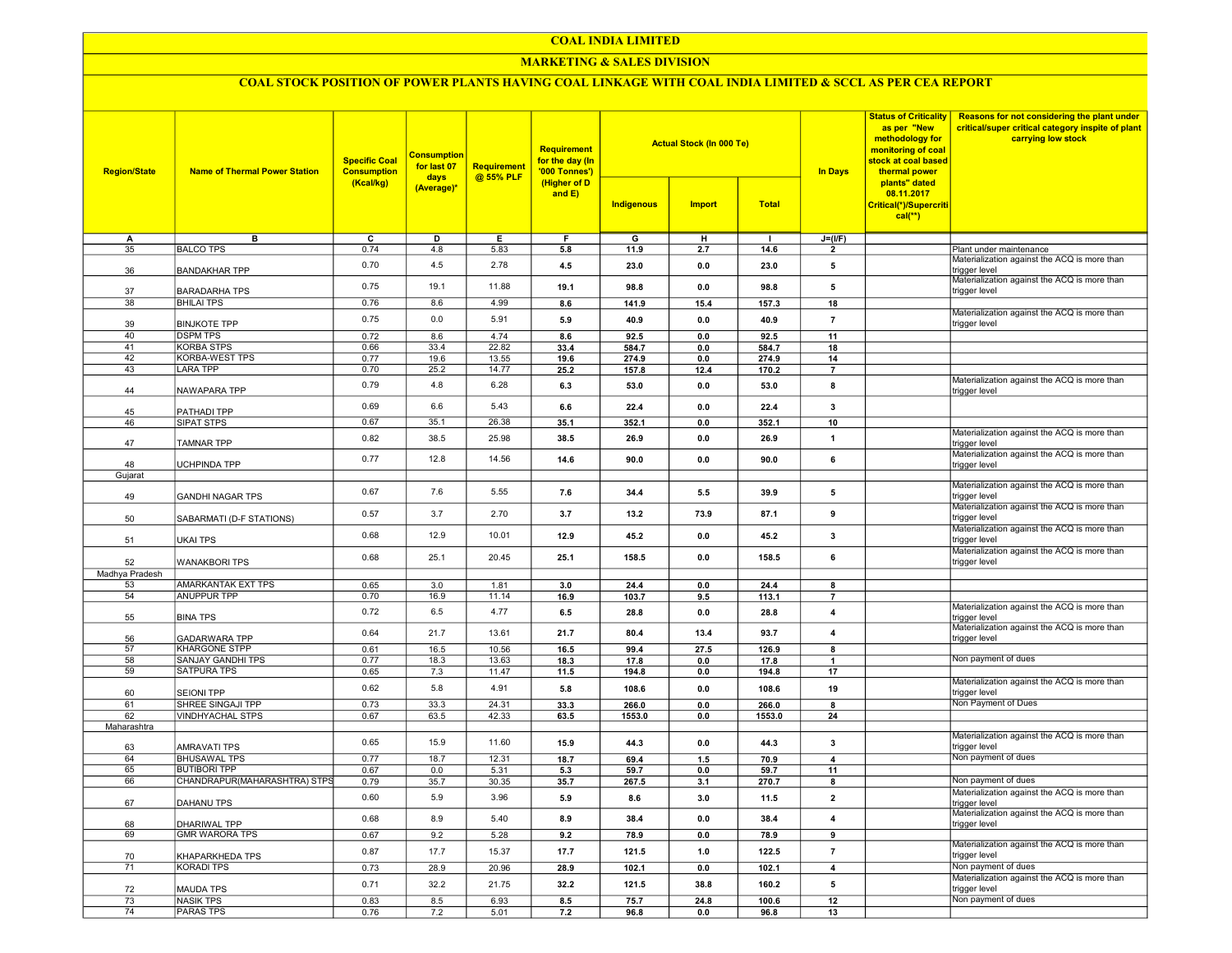## COAL INDIA LIMITED

## **MARKETING & SALES DIVISION**

# COAL STOCK POSITION OF POWER PLANTS HAVING COAL LINKAGE WITH COAL INDIA LIMITED & SCCL AS PER CEA REPORT

| <b>Region/State</b>             | <b>Name of Thermal Power Station</b>             | <b>Specific Coal</b><br><b>Consumption</b><br>(Kcal/kg) | <b>Consumption</b><br>for last 07<br>days<br>(Average)* | Requirement<br>@ 55% PLF | <b>Requirement</b><br>for the day (In<br>'000 Tonnes')<br>(Higher of D<br>and $E$ ) |              | <b>Actual Stock (In 000 Te)</b> |               | <b>Status of Criticality</b><br>as per "New<br>methodology for<br>monitoring of coal<br>stock at coal based<br><b>In Days</b><br>thermal power<br>plants" dated<br>08.11.2017 | Reasons for not considering the plant under<br>critical/super critical category inspite of plant<br>carrying low stock |                                                               |
|---------------------------------|--------------------------------------------------|---------------------------------------------------------|---------------------------------------------------------|--------------------------|-------------------------------------------------------------------------------------|--------------|---------------------------------|---------------|-------------------------------------------------------------------------------------------------------------------------------------------------------------------------------|------------------------------------------------------------------------------------------------------------------------|---------------------------------------------------------------|
|                                 |                                                  |                                                         |                                                         |                          |                                                                                     | Indigenous   | <b>Import</b>                   | <b>Total</b>  |                                                                                                                                                                               | Critical(*)/Supercriti<br>$cal$ (**)                                                                                   |                                                               |
| Α                               | в                                                | c                                                       | D                                                       | Е                        | F.                                                                                  | G            | н                               | $\mathbf{I}$  | $J=(I/F)$                                                                                                                                                                     |                                                                                                                        |                                                               |
| 75                              | <b>PARLITPS</b>                                  | 0.67                                                    | 8.6                                                     | 6.60                     | 8.6                                                                                 | 91.2         | 0.0                             | 91.2          | 11                                                                                                                                                                            |                                                                                                                        |                                                               |
| 76                              | <b>SOLAPUR STPS</b>                              | 0.62                                                    | 14.2                                                    | 10.88                    | 14.2                                                                                | 135.0        | 60.0                            | 195.1         | 14                                                                                                                                                                            |                                                                                                                        |                                                               |
| 77                              | <b>TIRORA TPS</b>                                | 0.66                                                    | 45.3                                                    | 28.54                    | 45.3                                                                                | 165.5        | 0.0                             | 165.5         | 4                                                                                                                                                                             |                                                                                                                        | Materialization against the ACQ is more than<br>trigger level |
| 78                              | WARDHA WARORA TPP                                | 0.65                                                    | 5.4                                                     | 4.60                     | 5.4                                                                                 | 151.7        | 0.0                             | 151.7         | 28                                                                                                                                                                            |                                                                                                                        |                                                               |
| <b>Total of Western Region</b>  |                                                  |                                                         |                                                         |                          |                                                                                     |              |                                 |               |                                                                                                                                                                               | $\mathbf 0$                                                                                                            |                                                               |
| Southern<br>Andhra Pradesh      |                                                  |                                                         |                                                         |                          |                                                                                     |              |                                 |               |                                                                                                                                                                               |                                                                                                                        |                                                               |
| 79                              | DAMODARAM SANJEEVAIAH TPS                        | 0.64                                                    | 6.5                                                     | 13.52                    | 13.5                                                                                | 327.0        | 0.0                             | 327.0         | 24                                                                                                                                                                            |                                                                                                                        |                                                               |
|                                 |                                                  | 0.80                                                    | 25.6                                                    | 18.48                    | 25.6                                                                                | 129.4        | 0.0                             | 129.4         | 5                                                                                                                                                                             |                                                                                                                        | Materialization against the ACQ is more than                  |
| 80                              | Dr. N.TATA RAO TPS                               |                                                         |                                                         |                          |                                                                                     |              |                                 |               |                                                                                                                                                                               |                                                                                                                        | trigger level<br>Materialization against the ACQ is more than |
| 81                              | PAINAMPURAM TPP                                  | 0.61                                                    | 9.7                                                     | 10.55                    | 10.6                                                                                | 30.8         | 108.7                           | 139.5         | 13                                                                                                                                                                            |                                                                                                                        | trigger level<br>Materialization against the ACQ is more than |
| 82                              | RAYALASEEMA TPS                                  | 0.75                                                    | 20.9                                                    | 16.34                    | 20.9                                                                                | 24.4         | 0.0                             | 24.4          | $\overline{1}$                                                                                                                                                                |                                                                                                                        | trigger level                                                 |
| 83                              | SIMHADRI                                         | 0.77                                                    | 22.0                                                    | 20.40                    | 22.0                                                                                | 381.8        | 194.2                           | 576.1         | 26                                                                                                                                                                            |                                                                                                                        | Materialization against the ACQ is more than                  |
| 84                              | <b>SGPL TPP</b>                                  | 0.55                                                    | 14.7                                                    | 9.56                     | 14.7                                                                                | 4.5          | 273.9                           | 278.4         | 19                                                                                                                                                                            |                                                                                                                        | trigger level                                                 |
| 85                              | <b>VIZAG TPP</b>                                 | 0.75                                                    | 12.2                                                    | 10.23                    | 12.2                                                                                | 57.1         | 0.0                             | 57.1          | 5                                                                                                                                                                             |                                                                                                                        | Less Supply of rakes from Railways                            |
| Karnataka                       |                                                  |                                                         |                                                         |                          |                                                                                     |              |                                 |               |                                                                                                                                                                               |                                                                                                                        | Materialization against the ACQ is more than                  |
| 86                              | <b>BELLARY TPS</b>                               | 0.66                                                    | 17.3                                                    | 14.82                    | 17.3                                                                                | 123.8        | 0.0                             | 123.8         | $\overline{7}$                                                                                                                                                                |                                                                                                                        | trigger level                                                 |
| 87                              | <b>KUDGI STPP</b>                                | 0.59                                                    | 25.7                                                    | 18.81                    | 25.7                                                                                | 210.4        | 0.2                             | 210.6         | $\overline{\mathbf{8}}$                                                                                                                                                       |                                                                                                                        | Materialization against the ACQ is more than                  |
| 88                              | <b>RAICHUR TPS</b>                               | 0.71                                                    | 22.1                                                    | 16.05                    | 22.1                                                                                | 43.6         | 0.0                             | 43.6          | $\overline{2}$                                                                                                                                                                |                                                                                                                        | trigger level                                                 |
| 89                              | <b>YERMARUS TPP</b>                              | 0.61                                                    | 13.7                                                    | 12.91                    | 13.7                                                                                | 92.9         | 0.0                             | 92.9          | $\overline{7}$                                                                                                                                                                |                                                                                                                        |                                                               |
| <b>Tamil Nadu</b>               |                                                  |                                                         |                                                         |                          |                                                                                     |              |                                 |               |                                                                                                                                                                               |                                                                                                                        |                                                               |
| 90                              | <b>METTUR TPS</b>                                | 0.81                                                    | 10.8                                                    | 8.97                     | 10.8                                                                                | 137.3        | 0.0                             | 137.3         | 13                                                                                                                                                                            |                                                                                                                        | Materialization against the ACQ is more than                  |
| 91                              | <b>METTUR TPS - II</b>                           | 0.78                                                    | 7.2                                                     | 6.20                     | 7.2                                                                                 | 61.8         | 0.0                             | 61.8          | 9                                                                                                                                                                             |                                                                                                                        | trigger level                                                 |
| 92                              | NORTH CHENNAI TPS                                | 0.96                                                    | 22.7                                                    | 23.11                    | 23.1                                                                                | 162.7        | 51.5                            | 214.2         | 9                                                                                                                                                                             |                                                                                                                        | Materialization against the ACQ is more than<br>trigger level |
| 93                              | <b>TUTICORIN TPS</b>                             | 0.93                                                    | 15.1                                                    | 12.84                    | 15.1                                                                                | 90.7         | 0.0                             | 90.7          | 6                                                                                                                                                                             |                                                                                                                        | Materialization against the ACQ is more than<br>trigger level |
| 94                              | <b>VALLUR TPP</b>                                | 0.75                                                    | 25.3                                                    | 14.94                    | 25.3                                                                                | 162.9        | 13.2                            | 176.1         | $\overline{7}$                                                                                                                                                                |                                                                                                                        |                                                               |
| Telangana                       |                                                  |                                                         |                                                         |                          |                                                                                     |              |                                 |               |                                                                                                                                                                               |                                                                                                                        |                                                               |
| 95                              | <b>BHADRADRI TPP</b>                             | 0.60                                                    | 10.2                                                    | 8.55                     | 10.2                                                                                | 144.0        | 0.0                             | 144.0         | 14                                                                                                                                                                            |                                                                                                                        |                                                               |
| 96                              | <b>KAKATIYA TPS</b>                              | 0.58                                                    | 7.7                                                     | 8.38                     | 8.4                                                                                 | 268.8        | 0.0                             | 268.8         | 32                                                                                                                                                                            |                                                                                                                        |                                                               |
| 97<br>98                        | KOTHAGUDEM TPS (NEW)<br>KOTHAGUDEM TPS (STAGE-7) | 0.66<br>0.50                                            | 11.8<br>9.5                                             | 8.72<br>5.24             | 11.8<br>9.5                                                                         | 115.1        | 0.0<br>0.0                      | 115.1<br>48.1 | 10<br>5                                                                                                                                                                       |                                                                                                                        |                                                               |
| 99                              | RAMAGUNDEM STPS                                  | 0.62                                                    | 35.1                                                    | 21.26                    | 35.1                                                                                | 48.1<br>97.4 | 34.1                            | 131.6         | 4                                                                                                                                                                             |                                                                                                                        |                                                               |
| 100                             | RAMAGUNDEM-B TPS                                 | 0.75                                                    | 0.8                                                     | 0.62                     | 0.8                                                                                 | 11.7         | 0.0                             | 11.7          | 16                                                                                                                                                                            |                                                                                                                        |                                                               |
| 101                             | SINGARENI TPP                                    | 0.58                                                    | 14.9                                                    | 9.16                     | 14.9                                                                                | 86.7         | 0.0                             | 86.7          | 6                                                                                                                                                                             |                                                                                                                        |                                                               |
| <b>Total of Southern Region</b> |                                                  |                                                         |                                                         |                          |                                                                                     |              |                                 |               |                                                                                                                                                                               | 0                                                                                                                      |                                                               |
| Eastern                         |                                                  |                                                         |                                                         |                          |                                                                                     |              |                                 |               |                                                                                                                                                                               |                                                                                                                        |                                                               |
| Bihar<br>102                    | <b>BARAUNI TPS</b>                               | 0.63                                                    | 7.3                                                     | 5.93                     | 7.3                                                                                 | 69.6         | 0.0                             | 69.6          | 10                                                                                                                                                                            |                                                                                                                        |                                                               |
| 103                             | <b>BARHI</b>                                     | 0.56                                                    | 7.4                                                     | 4.87                     | 7.4                                                                                 | 68.9         | 0.0                             | 68.9          | 9                                                                                                                                                                             |                                                                                                                        |                                                               |
| 104                             | <b>BARH II</b>                                   | 0.66                                                    | 14.9                                                    | 11.43                    | 14.9                                                                                | 137.9        | 0.0                             | 137.9         | 9                                                                                                                                                                             |                                                                                                                        |                                                               |
| 105                             | KAHALGAON TPS                                    | 0.75                                                    | 33.2                                                    | 23.08                    | 33.2                                                                                | 282.2        | 2.4                             | 284.5         | 9                                                                                                                                                                             |                                                                                                                        |                                                               |
| 106                             | <b>MUZAFFARPUR TPS</b>                           | 0.73                                                    | 6.3                                                     | 3.73                     | 6.3                                                                                 | 24.5         | 0.0                             | 24.5          | 4                                                                                                                                                                             |                                                                                                                        | Materialization against the ACQ is more than<br>trigger level |
| 107                             | NABINAGAR STPP                                   | 0.61                                                    | 18.6                                                    | 15.90                    | 18.6                                                                                | 94.2         | 26.6                            | 120.8         | 6                                                                                                                                                                             |                                                                                                                        |                                                               |
| 108                             | NABINAGAR TPP                                    | 0.69                                                    | 15.6                                                    | 9.16                     | 15.6                                                                                | 77.4         | 0.0                             | 77.4          | 5                                                                                                                                                                             |                                                                                                                        | Materialization against the ACQ is more than<br>trigger level |
| Jharkhand                       |                                                  |                                                         |                                                         |                          |                                                                                     |              |                                 |               |                                                                                                                                                                               |                                                                                                                        |                                                               |
| 109                             | BOKARO TPS 'A' EXP                               | 0.58                                                    | 6.5                                                     | 3.81                     | 6.5                                                                                 | 83.5         | 0.0                             | 83.5          | 13                                                                                                                                                                            |                                                                                                                        |                                                               |
| 110                             | CHANDRAPURA(DVC) TPS                             | 0.62                                                    | 3.4                                                     | 4.07                     | 4.1                                                                                 | 143.5        | 54.7                            | 198.2         | 49                                                                                                                                                                            |                                                                                                                        |                                                               |
| 111<br>112                      | JOJOBERA TPS<br>KODARMA TPP                      | 0.67<br>0.62                                            | 3.8<br>14.5                                             | 2.13<br>8.19             | 3.8                                                                                 | 71.4         | 0.0                             | 71.4          | 19                                                                                                                                                                            |                                                                                                                        |                                                               |
|                                 |                                                  | 0.68                                                    | 6.7                                                     | 4.85                     | 14.5<br>6.7                                                                         | 66.0<br>59.3 | 23.3<br>0.0                     | 89.2<br>59.3  | 6<br>9                                                                                                                                                                        |                                                                                                                        | Materialization against the ACQ is more than                  |
| 113<br>114                      | MAHADEV PRASAD STPP<br>MAITHON RB TPP            | 0.61                                                    | 13.2                                                    | 8.47                     | 13.2                                                                                | 261.1        | 0.0                             | 261.1         | 20                                                                                                                                                                            |                                                                                                                        | trigger level                                                 |
|                                 |                                                  |                                                         |                                                         |                          |                                                                                     |              |                                 |               |                                                                                                                                                                               |                                                                                                                        |                                                               |